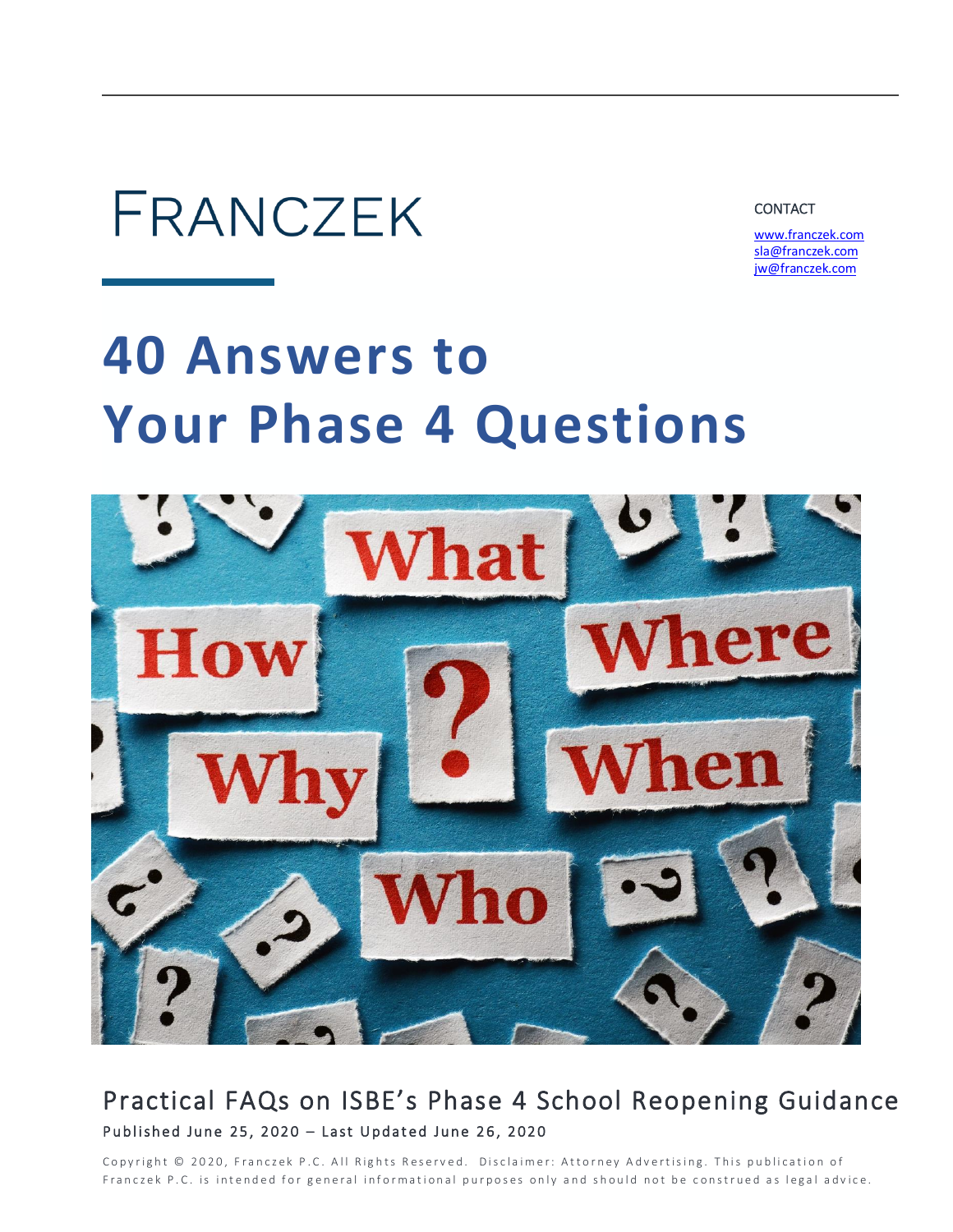## **40 Answers to Your Phase 4 Questions: Practical FAQs on ISBE's Phase 4 School Reopening Guidance**

By [Shelli Anderson](https://www.franczek.com/attorneys/anderson-shelli-l/) and [Jackie Gharapour Wernz](https://www.franczek.com/attorneys/wernz-jackie-gharapour/)

On June 23, 2020, the Illinois State Board of Education ("ISBE") and the Illinois Department of Public Health ("IDPH") released a [guidance document](http://r20.rs6.net/tn.jsp?f=001P1Hn7GN6OAKsaflp2jxrHWXQ4mwk32TUdPCYVlDOxPRP0-_rXVpSXHikE5_6lBxFHd0msxmhFsZetAPhHx2vPUg2SA7T9lz51dHXDG1dR3HijgPZHHksopSFmkT74s1jbIM_-Uucn5_b-FKM4iKF9PFYRsxk62tHnnQzrBKQzIjyK-7lcDh6uXG5DoJsYuGNAFax9mjS0aLZ69d4_HYf6EbF7TA2-NoOUWiqQNQXkjc=&c=N3u6mOuVGvngPPGKL7PFIStjPNTcpFek3fe6PzUCfHOjlebZHhyRXQ==&ch=R-wsKksAGFfyuNa2tTMw2HeYB9IZ1eR3hkgbfj4ZtKvVH9q919CH1w==) addressing return to school during Phase 4 of the [Restore Illinois Plan](https://www.dph.illinois.gov/restore) this fall. The a 63-page document, "Starting the 2020-2021 School Year: Part 3 – Transition Joint Guidance," which we refer to as the "ISBE guidance," includes numerous recommendations and mandates for schools while nonetheless recognizing that schools retain the ultimate discretion to choose whether to follow them.

As always, our goal at Franczek P.C. is to make these types of resources more accessible for school leaders. This frequently asked questions (FAQ) document synthesizes some of the most significant, new, practical questions and considerations for schools from the ISBE guidance. Of course, we cannot and do not include all information from the ISBE guidance in this document. For more information about any remaining questions you may have, visit our [COVID-1](https://www.franczek.com/covid-19-resources/)9 Resource Center or contact your [Franczek attorney.](https://www.franczek.com/attorneys/)

## **About Franczek P.C.**

Our firm has one of the largest teams of K-12 education lawyers in Illinois. We work with school districts, schools, and cooperatives of all sizes—ranging from hundreds to hundreds of thousands of students—in all areas of the State.

### **Our clients are some of the biggest as well as some of the smallest educational institutions in the state.**

They can be found in urban, suburban, and rural areas. We pride ourselves on serving clients better than anyone else, and our remarkably high client retention rate suggests that we succeed in doing so.

#### **Our attorneys are accessible, efficient, responsive, candid, and practical.**

We form a unique partnership with the schools we serve, working with school and governing board members and administrators to find solutions to difficult problems and provide practical, clear, and comprehensive advice. Franczek's unique position as a leader in all aspects of education, labor, and employment law allows us to offer unparalleled depth and experience at a consistent and competitive cost.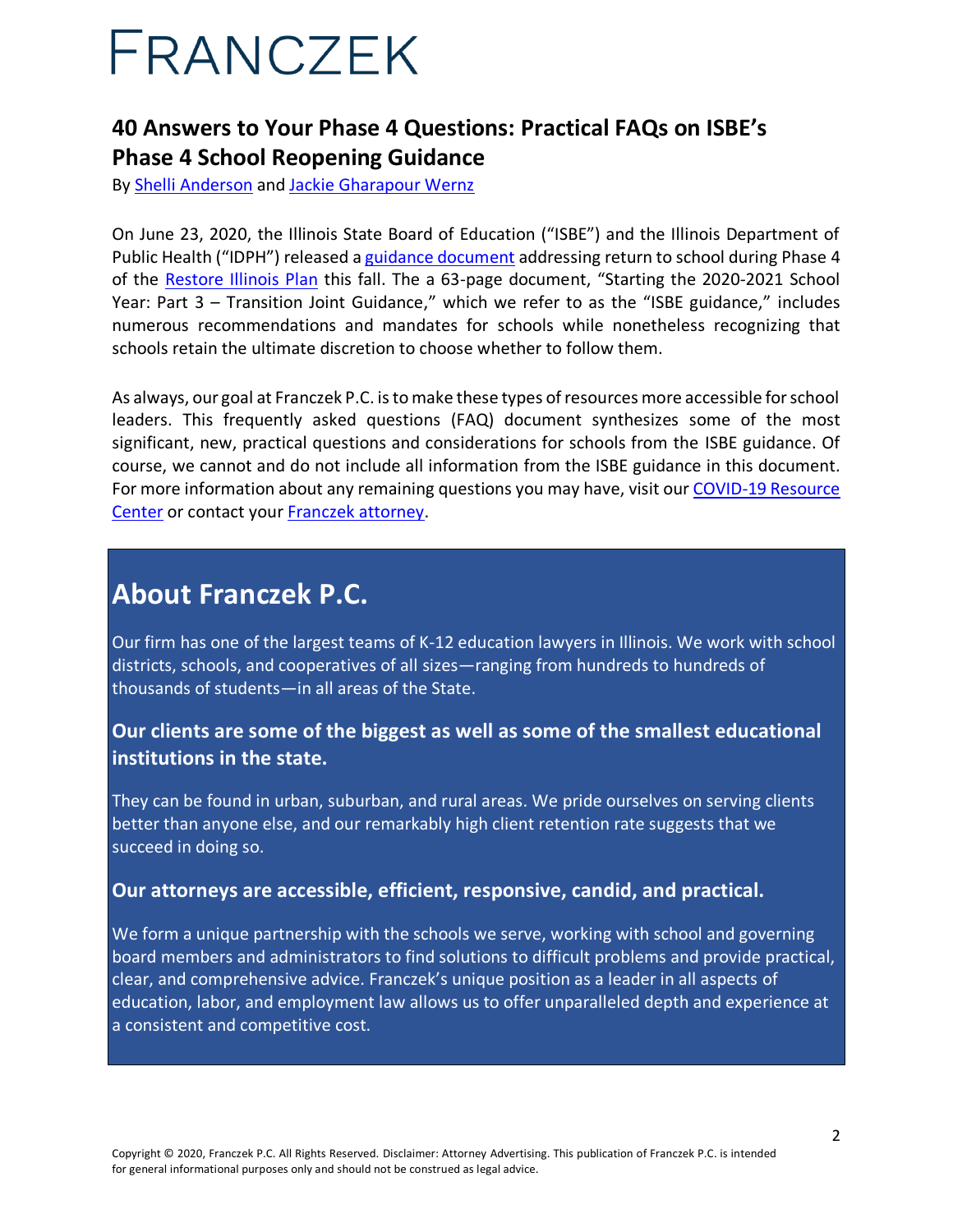## **Contents**

| 1. |                                                                                                        |  |
|----|--------------------------------------------------------------------------------------------------------|--|
| 2. |                                                                                                        |  |
| 3. |                                                                                                        |  |
|    |                                                                                                        |  |
| 4. |                                                                                                        |  |
| 5. |                                                                                                        |  |
| 6. |                                                                                                        |  |
| 7. |                                                                                                        |  |
| 8. |                                                                                                        |  |
| 9. |                                                                                                        |  |
|    |                                                                                                        |  |
|    |                                                                                                        |  |
|    |                                                                                                        |  |
|    |                                                                                                        |  |
|    |                                                                                                        |  |
|    |                                                                                                        |  |
|    | 14. What are the limits on the number of people who can gather in one space during Phase 4?  8         |  |
|    |                                                                                                        |  |
|    |                                                                                                        |  |
|    | 17. Must classroom desks be 6 feet apart if individuals wear face coverings? [Updated June 26, 2020] 9 |  |
|    |                                                                                                        |  |
|    |                                                                                                        |  |
|    | 20. Are there other considerations with respect to the use of space that we should consider?  10       |  |
|    |                                                                                                        |  |
|    | 21. How do we address the many health and safety protocols in the ISBE guidance?  10                   |  |
|    |                                                                                                        |  |
|    | 22. Does the requirement for five clock hours of instruction apply during Phase 4?  10                 |  |
|    | 23. Can Remote and Blended Remote Learning Planning Days be used before the first day of student       |  |
|    | 24. Does the use of Remote and Blended Remote Learning Planning Days decrease the number of actual     |  |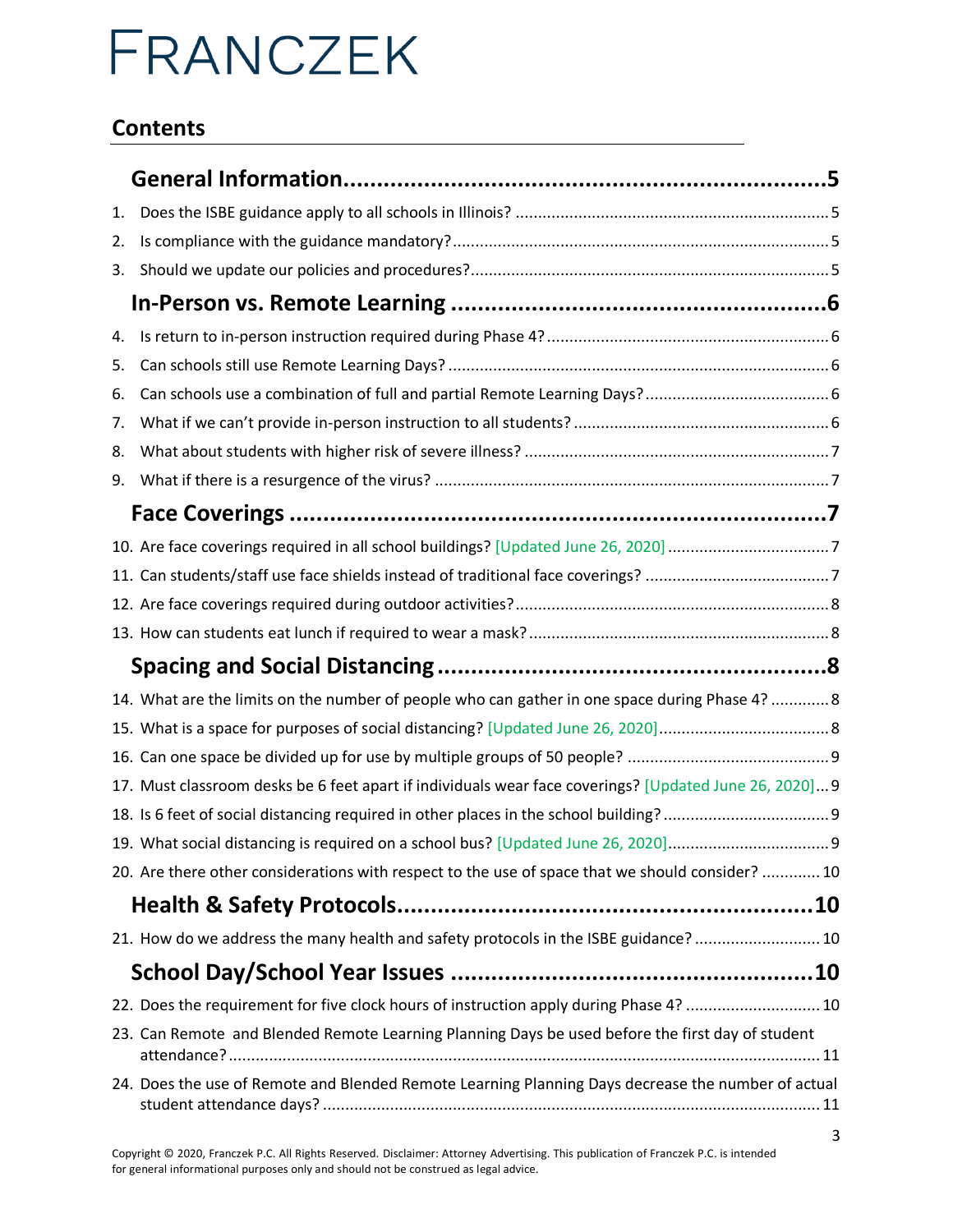| Symptom Screening and "Self-Certification"11                                                              |  |
|-----------------------------------------------------------------------------------------------------------|--|
| 26. Must the school conduct symptom screenings and temperature checks of everyone entering the            |  |
| 27. Are there any circumstances in which a school should screen students or staff even if they have self- |  |
|                                                                                                           |  |
|                                                                                                           |  |
|                                                                                                           |  |
| 30. Who must quarantine if a student or staff member tests positive for COVID-19 or is suspected of       |  |
|                                                                                                           |  |
| 31. Should we take special steps for students changing schools or teachers between last year and the      |  |
| 32. Are schools excused from completing statutory and regulatory curricular mandates and offerings? 14    |  |
|                                                                                                           |  |
|                                                                                                           |  |
|                                                                                                           |  |
|                                                                                                           |  |
|                                                                                                           |  |
|                                                                                                           |  |
|                                                                                                           |  |
|                                                                                                           |  |
|                                                                                                           |  |
| 39. Are there any new communication responsibilities related to returning to school? 15                   |  |
|                                                                                                           |  |
| 40. Wait! What about [fill in the blank with your question we did not answer]? 16                         |  |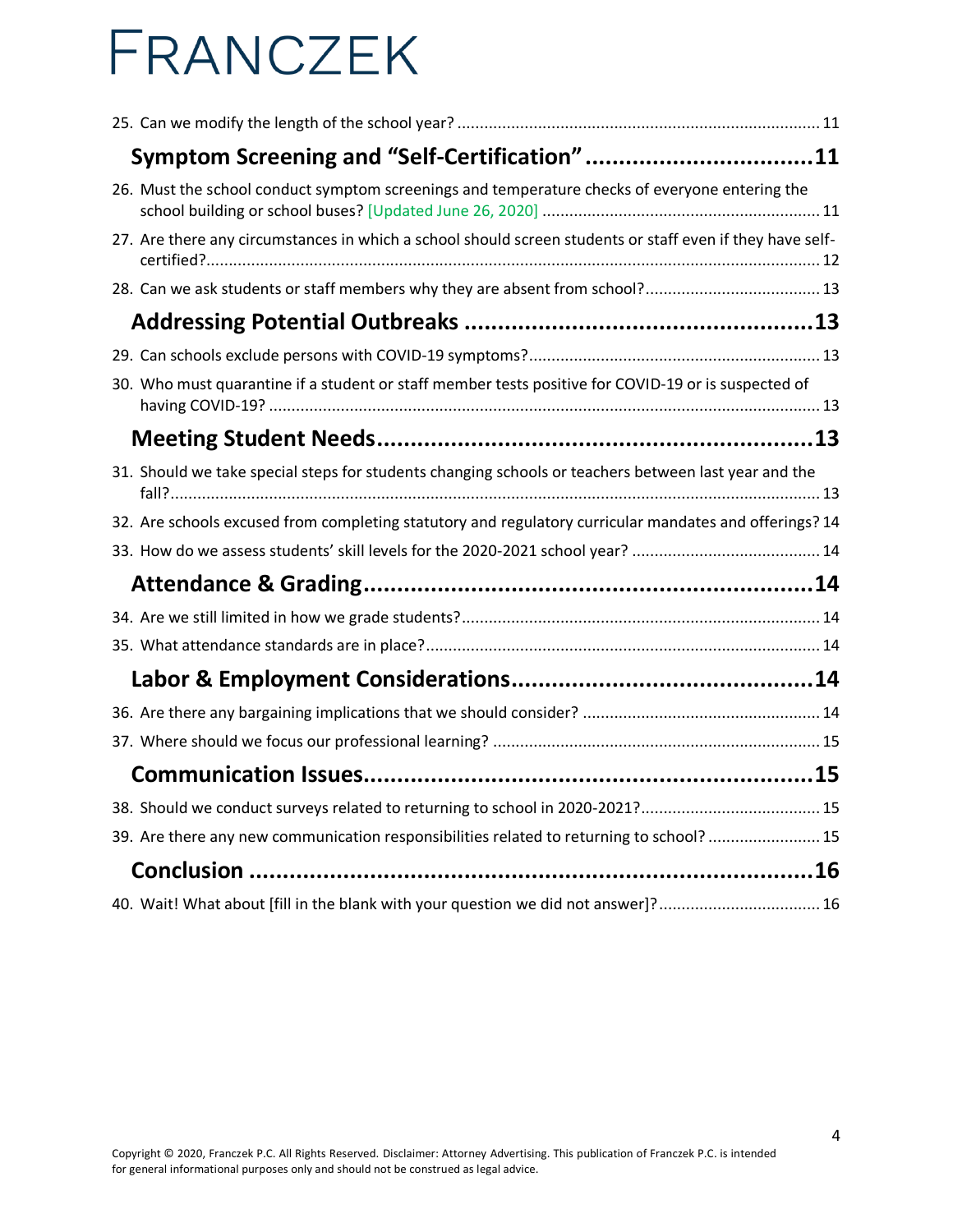## **General Information**

#### <span id="page-4-1"></span><span id="page-4-0"></span>**1. Does the ISBE guidance apply to all schools in Illinois?**

Yes. The guidance applies to all public and nonpublic schools in Illinois serving Pre-K through 12<sup>th</sup> grade students.

#### <span id="page-4-2"></span>**2. Is compliance with the guidance mandatory?**

Portions of the guidance are clearly recommendations while others are written as mandates. For example, the guidance recommends that schools create a diverse "transition planning team" to plan return to in-person instruction, post signs and messages (provided by ISBE) about safety precautions in visible places, and broadcast regular announcements about reducing the spread of COVID-19. In contrast, examples of conduct the guidance says schools "must" undertake include requiring the wearing of face coverings at all times, with limited exceptions, inside school buildings even if individuals can maintain 6 feet of social distance and discontinuing practices or rewards that encourage perfect attendance or would otherwise discourage individuals from staying home when ill.

Despite the inclusion of many apparent mandates in the guidance, during a press conference on June 23, Governor JB Pritzker said ISBE would not enforce compliance with the guidance. He emphasized that every school has discretion to modify the guidance according to local circumstances.

Public entities such as schools are generally immune from liability when given discretion to implement public health policy, when adopting and enacting laws, and when supervising students. Nothing in the ISBE guidance impacts those protections or other potentially relevant provisions of the Illinois Tort Immunity Act.

Nonetheless, we recommend that schools take the recommendations and directives in the guidance seriously because they reflect the most current understanding of public health officials for how to protect students, staff, and other members of the school community when returning to in-person instruction. The flexibilities in the guidance are important, however, because it will simply not be possible for every school to comply with all of the guidance's recommendations and mandates.

#### <span id="page-4-3"></span>**3. Should we update our policies and procedures?**

ISBE guidance and other sources likely require policy and procedure changes. With the school year quickly approaching, schools should consider action by the Board of Education with follow up formal written policy changes. We recommend that you work with legal counsel to consider options for policy updates, including the potential that the Illinois Association of School Boards PRESS Policy Services will address required updates.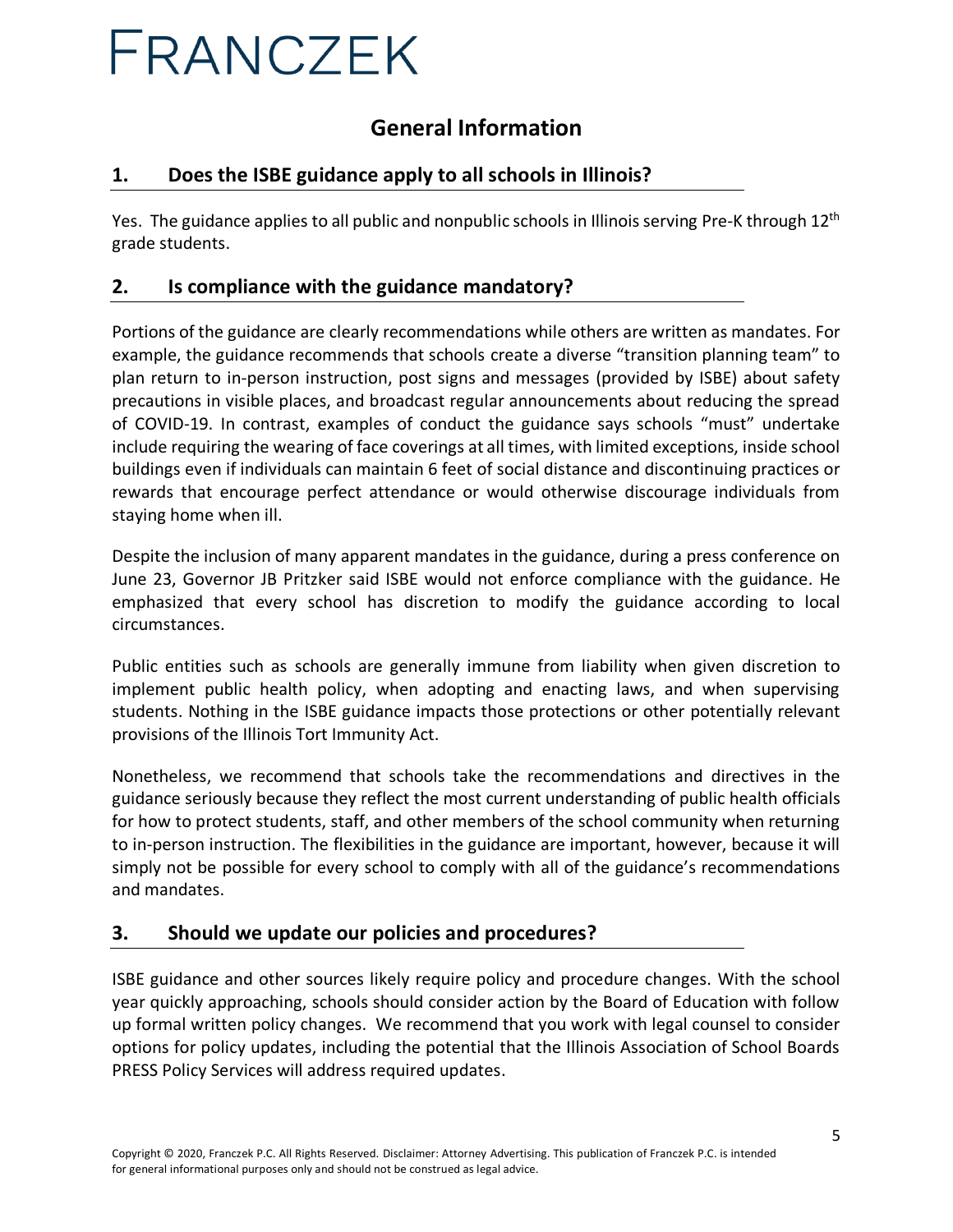## **In-Person vs. Remote Learning**

#### <span id="page-5-1"></span><span id="page-5-0"></span>**4. Is return to in-person instruction required during Phase 4?**

No. However, ISBE strongly encourages "completely in-person instruction for all students in Phase 4." ISBE notes that even if in-person instruction is provided, it does not mean a return to pre-pandemic operations. Appropriate social distancing, face coverings, enhanced sanitation measures, and other accommodations will be necessary to ensure the safety of students, staff, and their families. But the guidance repeatedly champions in-person instruction for the fall, suggesting that schools prioritize returning students to school over strict compliance with the guidance.

#### <span id="page-5-2"></span>**5. Can schools still use Remote Learning Days?**

Yes. The Remote Learning Days with which we all became familiar [in March](https://files.constantcontact.com/7e26563d001/df9f511b-4465-4b1c-8125-6d31b531abca.pdf) are still in effect during Phase 4.

### <span id="page-5-3"></span>**6. Can schools use a combination of full and partial Remote Learning Days?**

Yes. The guidance recognizes a new type of day, "Blended Remote Learning Days," also addressed in the recent education legislation, [Public Act 101-0643.](http://www.ilga.gov/legislation/publicacts/fulltext.asp?Name=101-0643) During these days, schools may use "hybrid models of in-person and remote instruction." Make sure both full days (Remote Learning Days) and less-than-full days (Blended Remote Learning Days) are outlined in your remote planning document. Flexibility is permitted based on local needs.

#### <span id="page-5-4"></span>**7. What if we can't provide in-person instruction to all students?**

If it is not feasible to comply with all public health requirements with all students returning to inperson instruction, ISBE recommends that schools develop a blended learning schedule that accommodates smaller groups of students in blocks of time to adhere to capacity requirements (50 people in a space) with adequate social distancing (6 feet). ISBE suggests that schools prioritize students with IEPs and Section 504 plans, English Learners, and students under the age of 13. Those students should be provided with in-person attendance daily if possible, including during Blended Remote Learning Days when other students may be required to learn at home. Priority should also be given to in-person instruction for subjects in which students are less able to engage independently at home, such as classes that require lab or hands on components.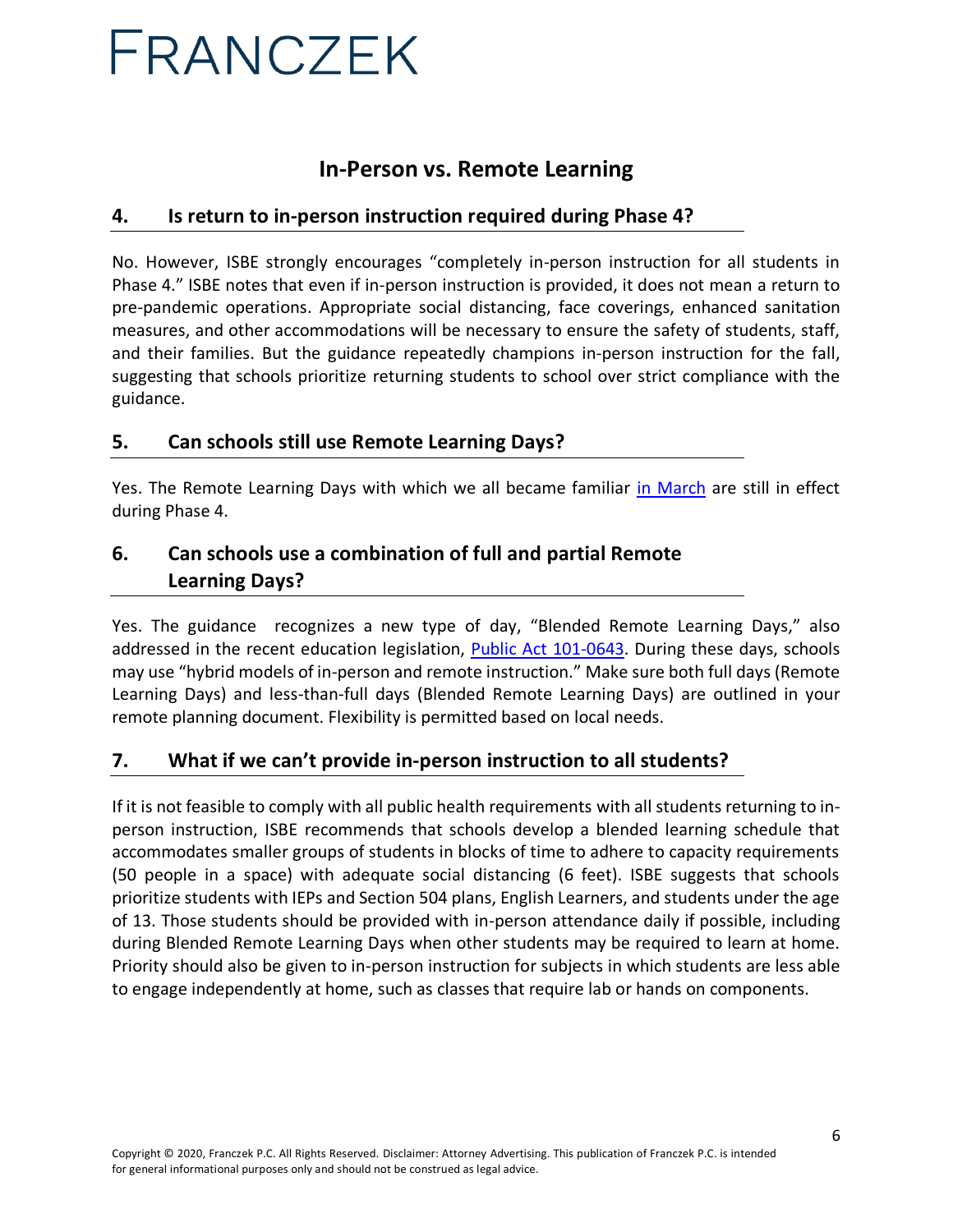#### <span id="page-6-0"></span>**8. What about students with higher risk of severe illness?**

ISBE recommends that schools determine whether such students' needs can best be met during full-time remote learning. In order to make this determination, schools should provide time for nurses to meet with teachers and other staff members prior to the start of student attendance to review health concerns for medically high-risk students and to plan to provide prompt treatment to students if health-related concerns occur.

#### <span id="page-6-1"></span>**9. What if there is a resurgence of the virus?**

Although the clear directive of the ISBE guidance is for schools to return to in-person instruction if at all feasible in the fall, the guidance also recognizes that plans may need to change if there is a resurgence of COVID-19 during the 2020-2021 school year. Schools should have a plan for a return to remote instruction if it becomes necessary.

## **Face Coverings**

## <span id="page-6-3"></span><span id="page-6-2"></span>**10. Are face coverings required in all school buildings? [Updated June 26, 2020]**

Yes. The guidance repeatedly states that all individuals in school buildings "**must**" wear face coverings "**at all times**" and "**even when social distancing is maintained**" unless the person:

- is younger than 2 years of age,
- has trouble breathing, or
- is unconscious, incapacitated, or otherwise unable to remove the cover without assistance.

Although not in the ISBE guidance, in an [FAQ document](https://www.isbe.net/Documents/FAQ-Part-3-Transition-Guidance.pdf) ISBE issued on June 25, 2020, after the publication of the first version of this document, ISBE added to this list of exceptions individuals with "medical contraindication[s]." The ISBE FAQ recommends that schools require physicians notes for students and staff who are not able to wear a face covering.

The ISBE FAQ also states that schools may not use dividers around desks in lieu of the face covering requirement for students without an exemption. They may be used for desks of students who are using face coverings or have a face covering exemption.

## <span id="page-6-4"></span>**11. Can students/staff use face shields instead of traditional face coverings?**

Yes. Based on the discretion given to schools and statements during the ISBE webinars on the new guidance, schools can consider using face shields when needed.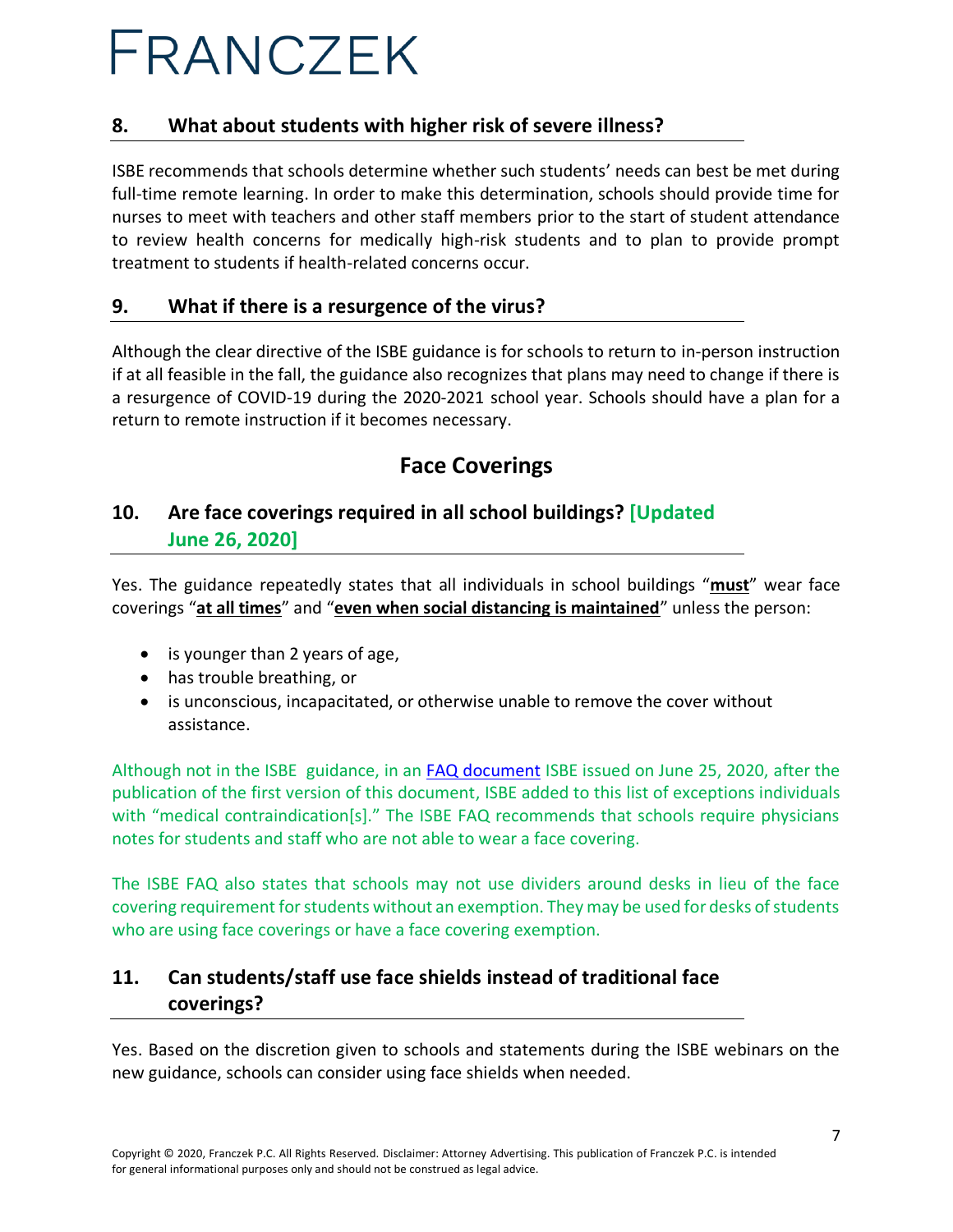The guidance recognizes some situations in which face shields may be preferable to other face coverings. Per the guidance, teachers may use face shields in lieu of masks in situations where it is important that students see the teacher's mouth or face. For example, a foreign language or English Learner teacher may need to be visible to students when speaking to show how a teacher pronounces words. With respect to students whose behavior or capacities may limit their ability to tolerate wearing a face covering, the guidance explicitly says schools can consider the use of a face shield instead.

There does not appear to be an exception, however, for students who can tolerate neither a traditional face covering nor a face shield. Rather, the guidance suggests that schools can consider that inability in deciding whether to provide in-person instruction to such students. We recommend that you work closely with your legal counsel when making any decisions to exclude students from in-person instruction based on this or other factors.

### <span id="page-7-0"></span>**12. Are face coverings required during outdoor activities?**

Not unless individuals are unable to maintain 6 feet of social distancing.

#### <span id="page-7-1"></span>**13. How can students eat lunch if required to wear a mask?**

During the June 23 webinar, ISBE clarified that students can remove their masks to eat lunch but must be seated 6 feet apart. The guidance also suggests considering whether meals can be held outside. Given the significant logistical challenges this likely presents, many schools will likely consider returning to half day models of in-person instruction where lunch is not served.

## **Spacing and Social Distancing**

## <span id="page-7-3"></span><span id="page-7-2"></span>**14. What are the limits on the number of people who can gather in one space during Phase 4?**

The Phase 4 guidelines provide that no more than 50 people can be in one space at a time.

## <span id="page-7-4"></span>**15. What is a space for purposes of social distancing? [Updated June 26, 2020]**

During the Governor's press conference, he recognized that what constitutes a "space" may be different for different schools and buildings. Examples of an indoor space include one classroom, one bus, and one multi-purpose room. When outside, groups of 50 people must be at least 30 feet apart.

Although not in the ISBE guidance, in an [FAQ document](https://www.isbe.net/Documents/FAQ-Part-3-Transition-Guidance.pdf) ISBE issued on June 25, 2020, after the publication of the first version of this document, ISBE clarified that capacity restrictions do not apply to an entire school building.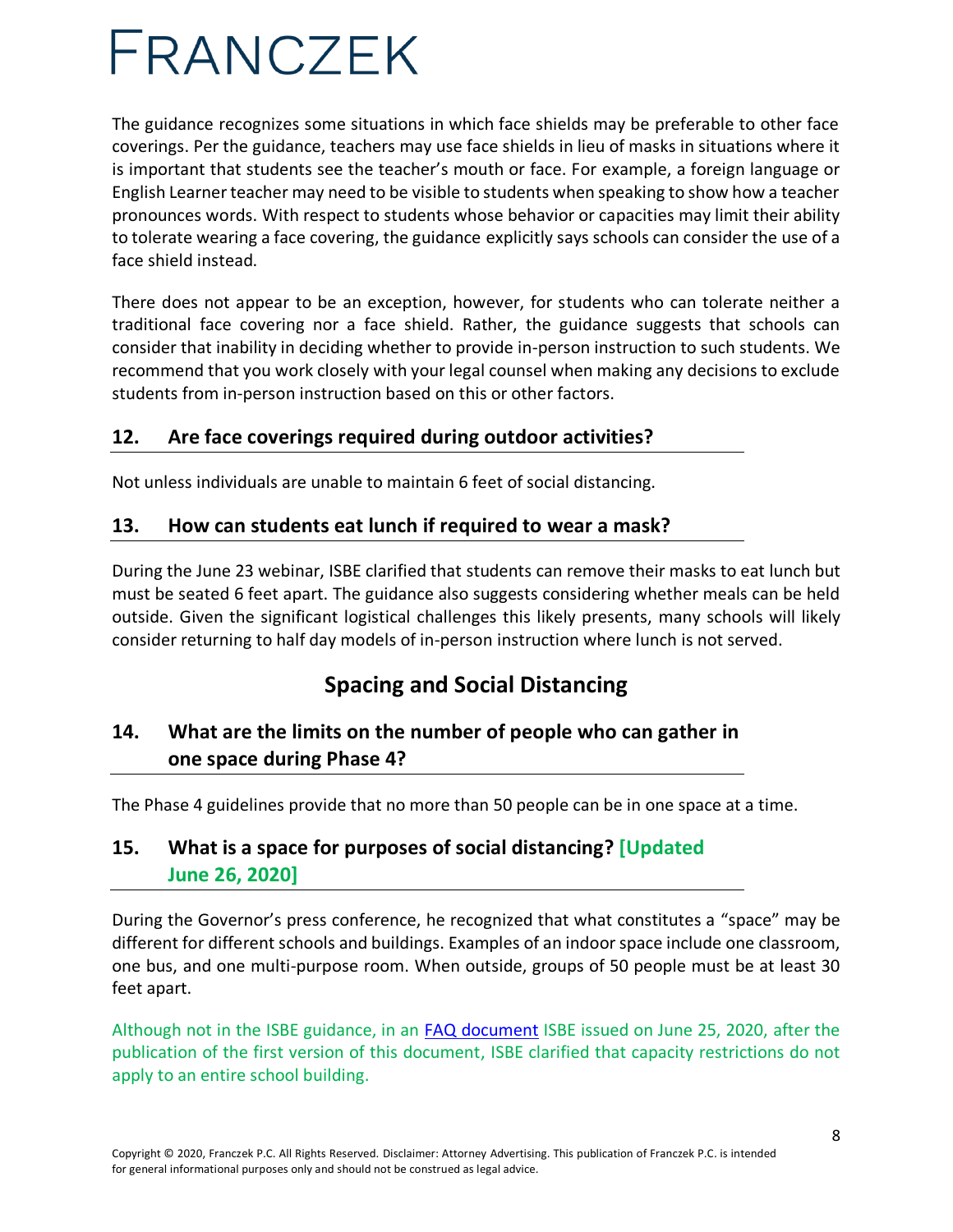## <span id="page-8-0"></span>**16. Can one space be divided up for use by multiple groups of 50 people?**

No. At this time, dividing up a room to allow for more than 50 people in a large room is not permitted. However, the guidance says larger spaces may be divided up to allow greater separation between 50 people in one space, such as a gymnasium to separate different classes and discourage interactions.

## <span id="page-8-1"></span>**17. Must classroom desks be 6 feet apart if individuals wear face coverings? [Updated June 26, 2020]**

No. During the June 23 webinar, ISBE stated that if students and staff are wearing face coverings, desks do not need to be spaced 6 feet apart. Although not in the ISBE guidance, in an [FAQ](https://www.isbe.net/Documents/FAQ-Part-3-Transition-Guidance.pdf)  [document](https://www.isbe.net/Documents/FAQ-Part-3-Transition-Guidance.pdf) ISBE issued on June 25, 2020, after the publication of the first version of this document, ISBE confirmed that desks need not be 6 feet apart if students are wearing face coverings, but recommended that excess furniture be removed from classrooms to allow for as much space as possible between desks.

### <span id="page-8-2"></span>**18. Is 6 feet of social distancing required in other places in the school building?**

According to ISBE, social distancing must be observed as much as possible. Areas where students generally line up and congregate should have students spaced 6 feet apart.

## <span id="page-8-3"></span>**19. What social distancing is required on a school bus? [Updated June 26, 2020]**

When asked this question during the June 23 webinar, ISBE indicated that 50 students may be on a school bus, that face coverings must be worn, and restated that social distancing is required only as much as practical. Given this answer, we do not believe that 6 feet of social distancing is required on school buses.

Although not in the ISBE guidance, in an [FAQ document](https://www.isbe.net/Documents/FAQ-Part-3-Transition-Guidance.pdf) ISBE issued on June 25, 2020, after the publication of the first version of this document, ISBE confirmed that social distancing is not required to be maintained on school busses. No more than 50 people may be on a school bus at one time, and all individuals must wear face coverings unless they have an exemption. It is recommended that as much space as possible be maintained between individuals and that members of the same family sit together on busses.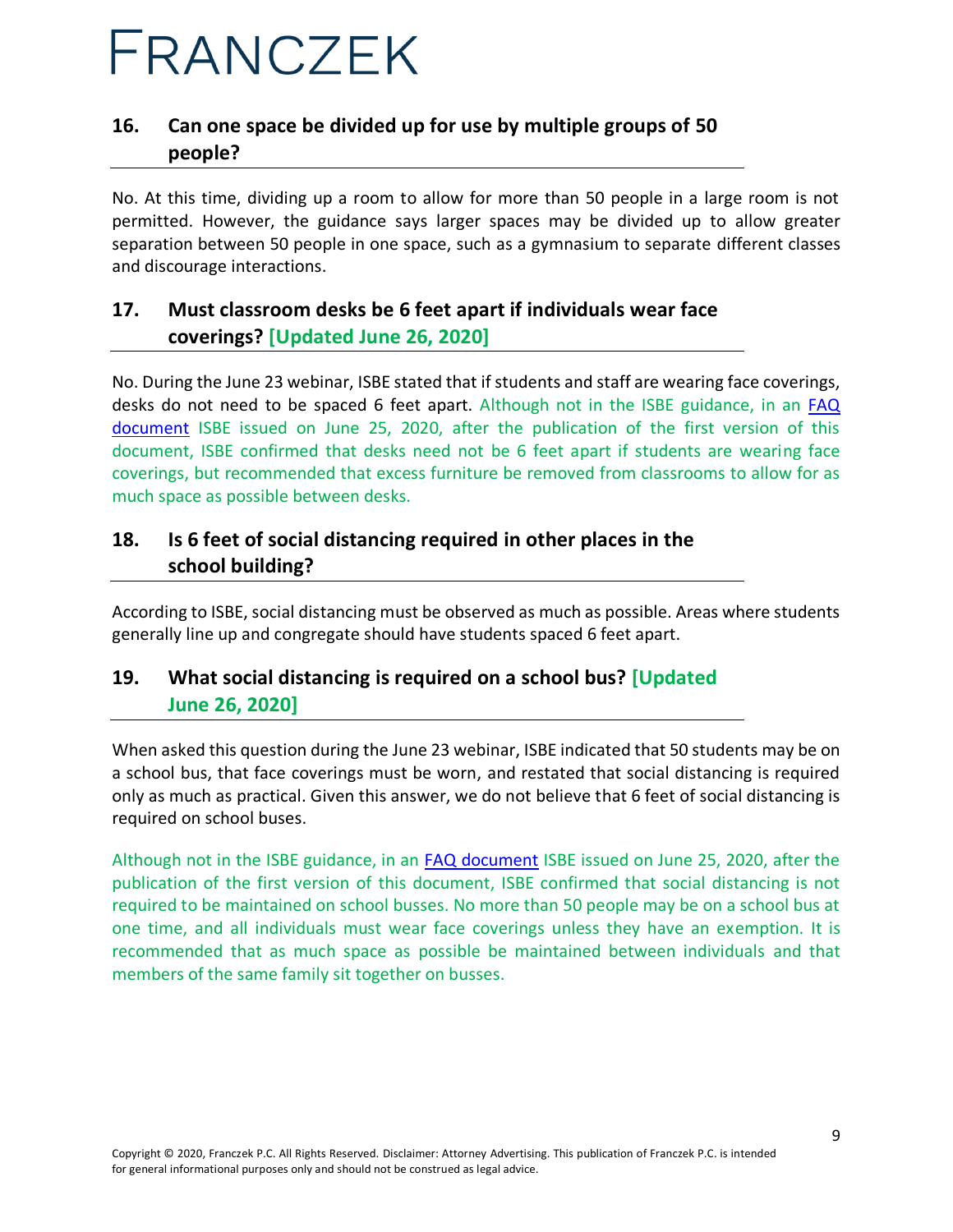### <span id="page-9-0"></span>**20. Are there other considerations with respect to the use of space that we should consider?**

The guidance indicates that shared lockers are prohibited and lockers should not be used at all, if possible. ISBE recommends scheduling restroom breaks for students, promoting the use of reusable water bottles instead of drinking fountains, and limiting the number of persons and traffic patterns in hallways. ISBE also recommends that teachers, rather than students, move between classes.

## **Health & Safety Protocols**

### <span id="page-9-2"></span><span id="page-9-1"></span>**21. How do we address the many health and safety protocols in the ISBE guidance?**

We suggest development of a health and safety checklist for your return to school plan to be sure the recommendations in the guidance are considered and included in the plan where appropriate. This will allow your school to take advantage of the extensive protections from liability provided by the Illinois Tort Immunity Act with respect to COVID-19 risks, as discussed in the response to Question #2 above. Our team is preparing a checklist for clients; contact your Franczek attorney for more information.

## **School Day/School Year Issues**

## <span id="page-9-4"></span><span id="page-9-3"></span>**22. Does the requirement for five clock hours of instruction apply during Phase 4?**

Yes. Although recent legislation waived the minimum clock hour requirement during a public health disaster, it also allowed the ISBE State Superintendent to institute clock hour requirements. The guidance states that the State Superintendent has determined that the days of instruction during a public health emergency must still include at least five clock hours.

The key points from the guidance with respect to meeting the five clock hour requirements are:

- some combination of instruction and schoolwork for each student must occur each Remote and Blended Remote Learning Day,
- as much face-to-face or "synchronous" instruction as possible should occur,
- all learning activities can count toward the five-clock hour requirement, and
- schools have significant flexibility to determine how best to meet these requirements.

Examples of "learning activities" that can count toward the five-clock hour requirement include:

- in-person instruction,
- instruction through recorded video or synchronous video platforms,
- remote small group work via breakout room or conference call,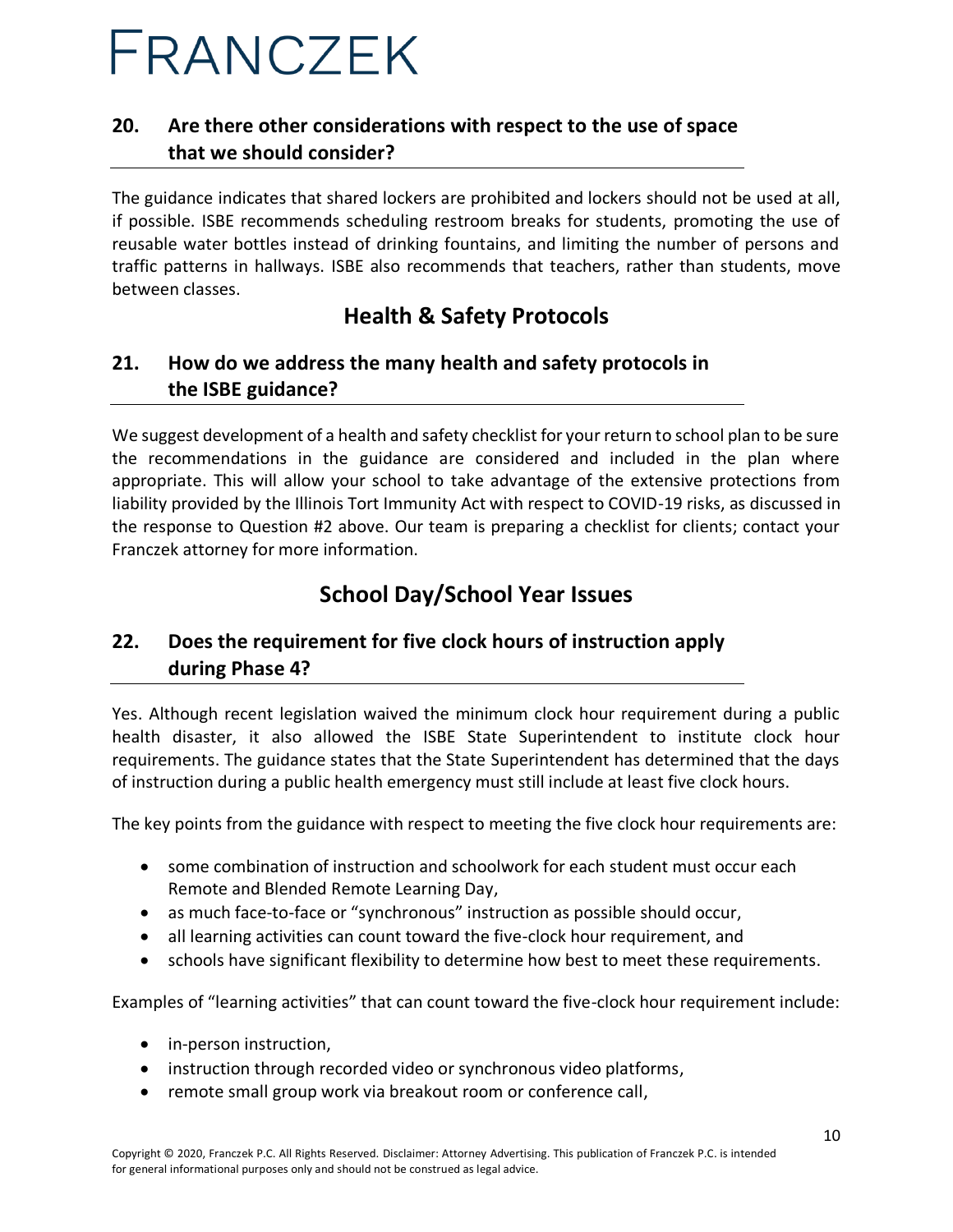- independent/flexible student work time, and
- virtual/telephone teacher-student check-ins.

ISBE's guidance is clear, that if using non-interactive platforms, students must have means to confer with a teacher and receive feedback before assignments are graded or assessments are administered.

The guidance states that ISBE will release updated Remote Learning Recommendations in the coming weeks to further support schools in planning for in-person and blended options. We will update you when the guidance is released.

## <span id="page-10-0"></span>**23. Can Remote and Blended Remote Learning Planning Days be used before the first day of student attendance?**

Yes. Schools may use up to five planning days for Remote and Blended Remote Learning Planning Days that will count as pupil attendance days. Considering the significant professional development recommended by ISBE related to remote learning, schools should consider use of at least some of these planning days before students resume school.

## <span id="page-10-1"></span>**24. Does the use of Remote and Blended Remote Learning Planning Days decrease the number of actual student attendance days?**

Yes. Schools that use the planning days that still want to provide the same number of actual student attendance days will need to consider a host of factors including collective bargaining issues.

### <span id="page-10-2"></span>**25. Can we modify the length of the school year?**

Yes. The guidance recommends consideration of a year-round school year, with the school year starting earlier to provide additional instruction to higher needs students and the 2021 summer break spread out in smaller increments throughout the school year. Note, however, that changes to the school year have significant bargaining implications.

## **Symptom Screening and "Self-Certification"**

## <span id="page-10-4"></span><span id="page-10-3"></span>**26. Must the school conduct symptom screenings and temperature checks of everyone entering the school building or school buses? [Updated June 26, 2020]**

No. For the first time, ISBE recognizes the right of schools to rely on "self-certification" by individuals entering school buildings and school buses, rather than conducting a check on each person upon arrival. Individuals must self-certify that they do not have a temperature greater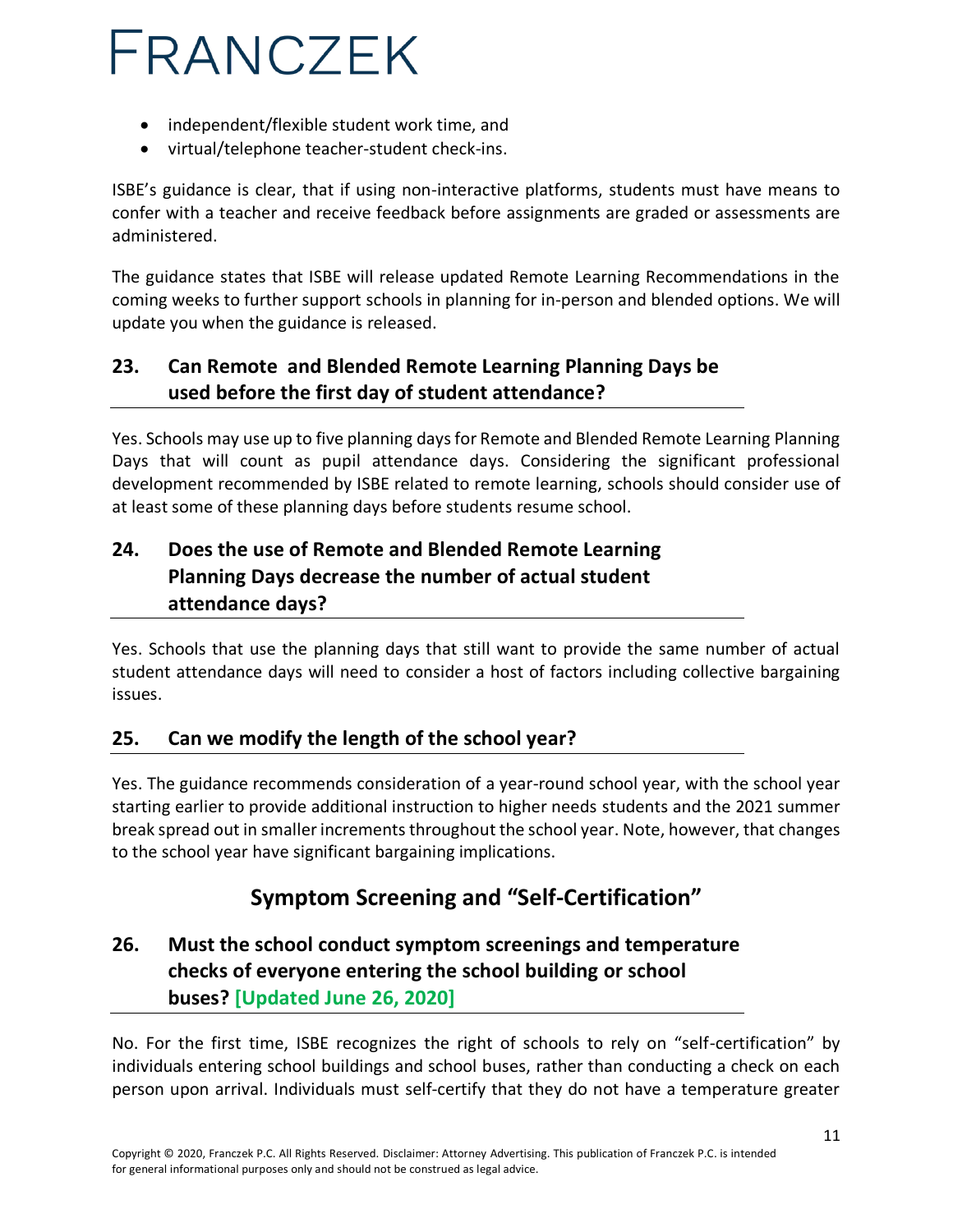than 100.4 degrees Fahrenheit or symptoms of COVID-19, including fever, cough, shortness of breath or difficulty breathing, chills, fatigue, muscle and body aches, headache, sore throat, new loss of taste or smell, congestion or runny nose, nausea, vomiting, or diarrhea.

The guidance contains little direction as to how self-certification can or should be effectuated. The ISBE guidance, which was issued jointly with IDPH, does not require that schools verify selfcertification. Nor does it prohibit reliance on annual confirmation from parents, students, and staff that they will check for temperature and symptoms every day. If that is permitted, schools could rely on a student or employee's presence as self-certification each day.

Now, however, ISBE has stated in an [FAQ](https://www.isbe.net/Documents/FAQ-Part-3-Transition-Guidance.pdf) issued on June 25, 2020, after the publication of the first version of this document, that "[a] self-certification may not be completed at the beginning of the year for the entire year." Notably, although ISBE recommends use of an app or electronic form, schools will necessarily have to verify whether individuals present in the building have completed the self-certification. Neither ISBE nor IDPH has issued any guidance on how schools will achieve either screening or self-certification as a practical matter or monitor compliance.

Our Franczek team has expressed concerns to ISBE that significant manpower and resources will be required for schools to confirm with thousands of students and employees that they have selfcertified each day. Even an app needs to be checked against attendance and compliance could take hours. Unlike [CDC guidance to schools,](https://www.cdc.gov/coronavirus/2019-ncov/community/schools-childcare/schools.html) which requires daily health checks (such as temperature screening and/or or symptom checking) only "if feasible," the ISBE FAQ includes no feasibility consideration for screening of students and employees.

Our Franczek team is working to obtain clarification from ISBE and the IDPH as to whether schools can obtain annual confirmation, such as in the registration process, from parents, students, and staff that they will check for temperature and symptoms every day and that by entering the school bus or school building each day, they are self-certifying that they have no symptoms or temperature. We will update you when we reach resolution on this issue.

We recommend that all visitors to school buildings undergo temperature and symptom checks before entering a school building and be asked to confirm that they are symptom free and have not been exposed to someone who is positive for COVID-19 in the last 14 days.

If self-certification is not used, the guidance requires screening of individuals upon entry to school busses and buildings. The ISBE FAQ clarified ISBE's position that any staff member can perform screenings; it is not required that a certified school nurse do so.

## <span id="page-11-0"></span>**27. Are there any circumstances in which a school should screen students or staff even if they have self-certified?**

We recommend that even if relying on self-certification, schools should conduct symptom and temperature checks for individuals who report or exhibit symptoms suggesting they might be sick. Schools may wish to do so on a random basis, as well.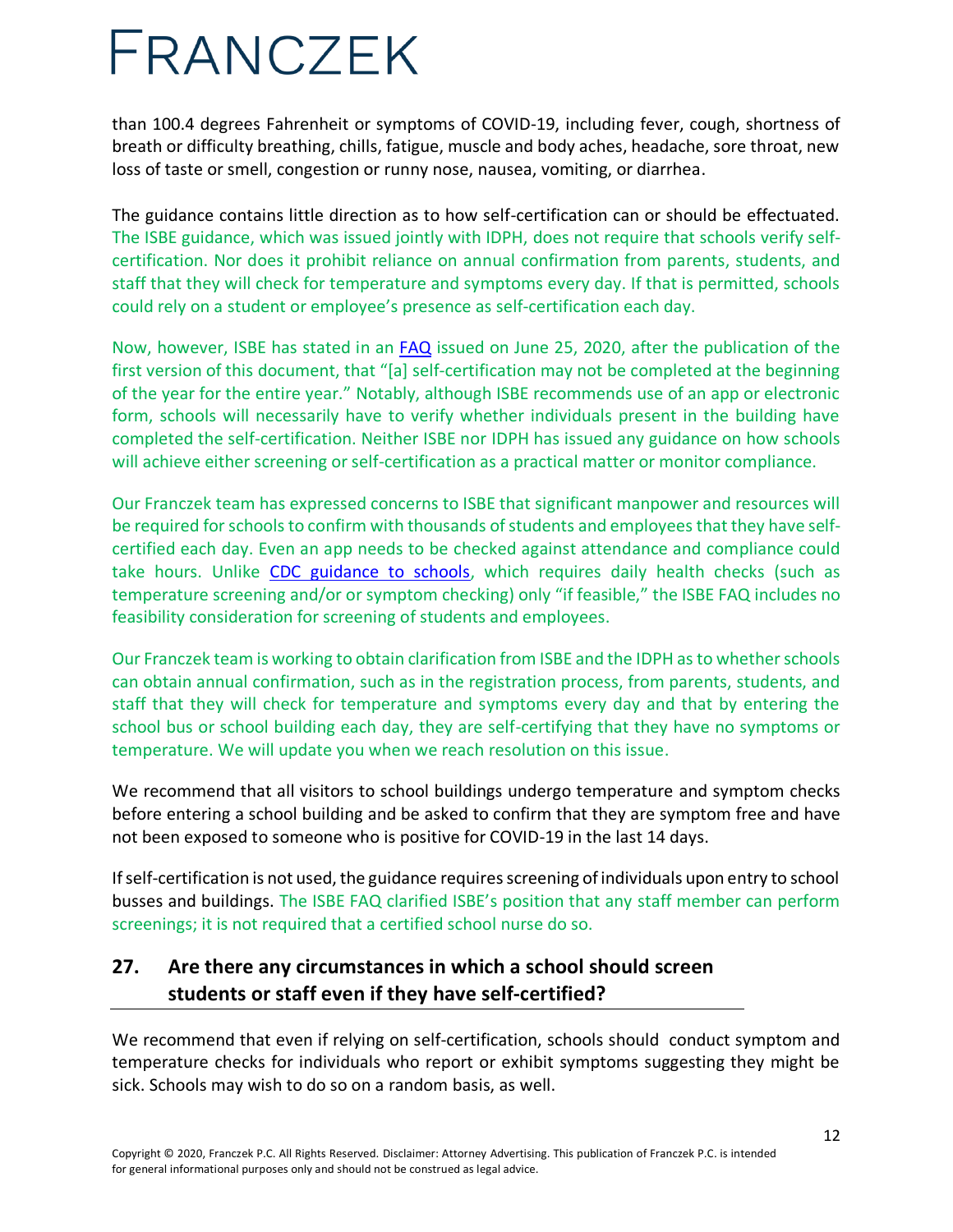## <span id="page-12-0"></span>**28. Can we ask students or staff members why they are absent from school?**

ISBE recommends monitoring of staff and student absenteeism and encourages reporting of specific symptoms, COVID-19 diagnosis, and COVID-19 exposure when reporting absences.

## **Addressing Potential Outbreaks**

#### <span id="page-12-2"></span><span id="page-12-1"></span>**29. Can schools exclude persons with COVID-19 symptoms?**

Yes. ISBE recommends posting signs in main entryways in multiple languages stating that persons with currently known COVID-19 symptoms may not enter the building, along with notices that face coverings must be worn and that engaging in any physical contact is prohibited in all school buildings.

### <span id="page-12-3"></span>**30. Who must quarantine if a student or staff member tests positive for COVID-19 or is suspected of having COVID-19?**

Based on IDPH guidance, anyone with "close contact" to the individual should isolate at home and monitor for symptoms for 14 days. "Close contact" means being within 6 feet of an individual for more than 15 minutes who has tested positive for COVID-19 or is suspected of having COVID-19. Practically, this requirement could mean that all students who have class or other close contact with a person who tests positive or is suspected of having COVID-19 would have to shift to remote learning for 14 days.

Although not in the ISBE guidance, in an [FAQ document](https://www.isbe.net/Documents/FAQ-Part-3-Transition-Guidance.pdf) ISBE issued on June 25, 2020, after the publication of the first version of this document, ISBE clarified that a school is not required to transition to remote instruction if an individual who was in the building tests positive for COVID-19. The ISBE FAQ also clarified that teachers and staff who are self-quarantining may continue to work remotely if they are well enough to do so.

## **Meeting Student Needs**

## <span id="page-12-5"></span><span id="page-12-4"></span>**31. Should we take special steps for students changing schools or teachers between last year and the fall?**

The guidance recognizes that schools may need to take steps to address the challenges that may face students who are changing classrooms or even schools between last year and the 2020-2021 school year. The guidance suggests that schools engage in collaborative vertical articulation sessions to address impacts for students transitioning from eighth grade to high school and from sixth grade to junior high or middle schools. The guidance also suggests that schools consider steps such as having students spend the first days of in-person instruction with the previous year's teacher(s) and classmates, having small group closure activities, and having current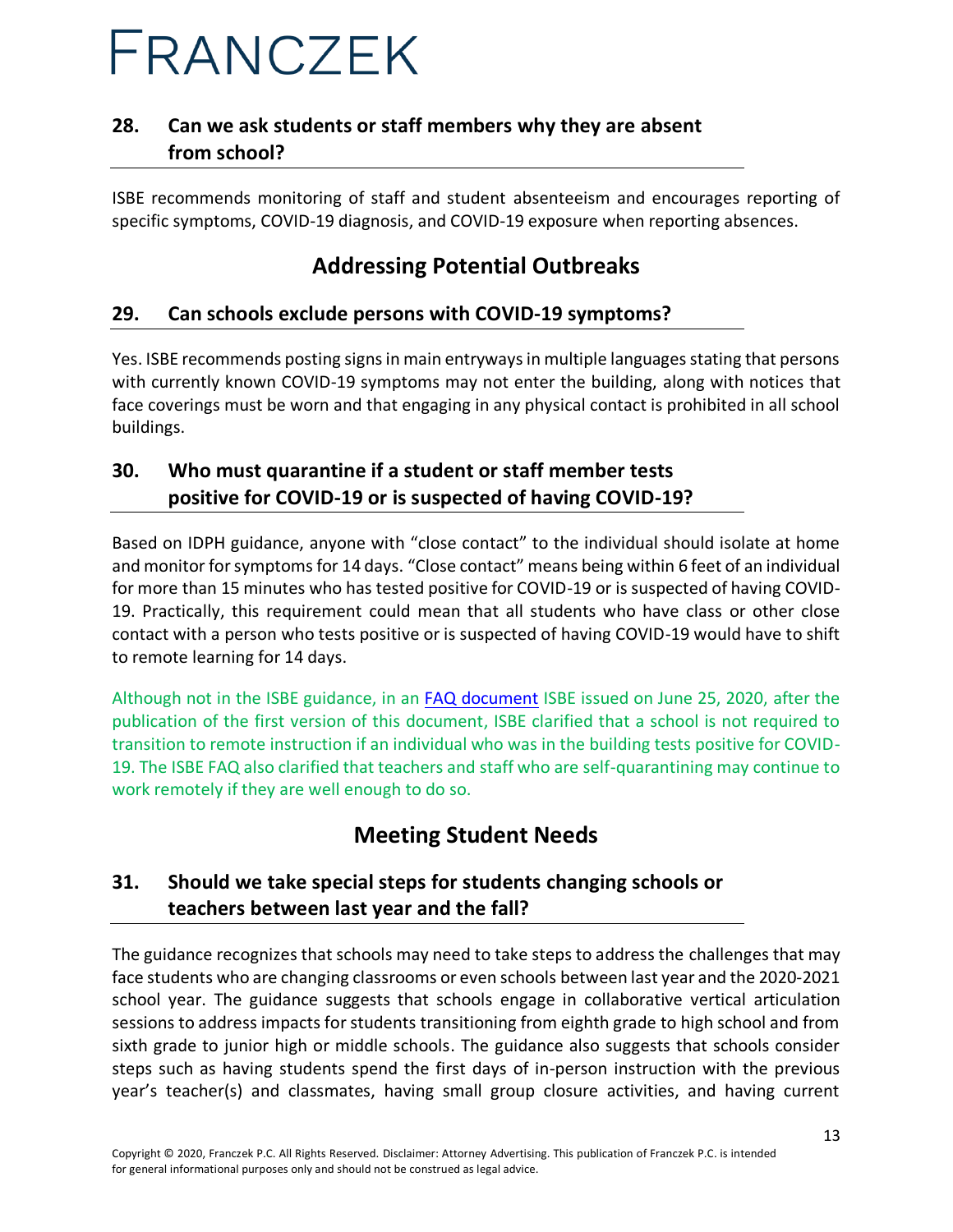teachers take students to meet new teachers as examples of ways to provide closure for all students.

## <span id="page-13-0"></span>**32. Are schools excused from completing statutory and regulatory curricular mandates and offerings?**

No. However, all curricular mandates may be administered via remote and blended remote learning.

## <span id="page-13-1"></span>**33. How do we assess students' skill levels for the 2020-2021 school year?**

Whether or not instruction occurs in-person, remotely, or with some mix of the two, schools will need to assess students' skill levels upon to return to school.

The guidance addresses several options for schools, including "quick checks" by teachers or more formal assessments of all students in each content area. The guidance makes clear that these assessments are not intended to replace existing general screening or assessment requirements.

## **Attendance & Grading**

### <span id="page-13-3"></span><span id="page-13-2"></span>**34. Are we still limited in how we grade students?**

No. The guidance states that schools should return to traditional grading polices but retain the discretion to make modifications as necessary. Although ISBE recommends that schools consider student need and equity in grading, the guidance specifically notes that schools have the exclusive responsibility to develop and implement grading policies. Accordingly, the limitation that grading "do no harm" to students is removed for Phase 4.

### <span id="page-13-4"></span>**35. What attendance standards are in place?**

Daily attendance and engagement of students should be expected, whether students are participating in classes in-person or remotely. Daily contact should be made with all students. The guidance says schools must discontinue practices or rewards that encourage perfect attendance or would otherwise discourage individuals from staying home when ill.

## **Labor & Employment Considerations**

### <span id="page-13-6"></span><span id="page-13-5"></span>**36. Are there any bargaining implications that we should consider?**

Public Act 101-0643 specifically says that it "does not add any new bargaining rights and does not remove any established bargaining rights." In English, that means that the law doesn't add any new responsibilities on schools to bargain just because of COVID-19. Schools, however, should be prepared for requests to bargain based on changes to conditions of employment and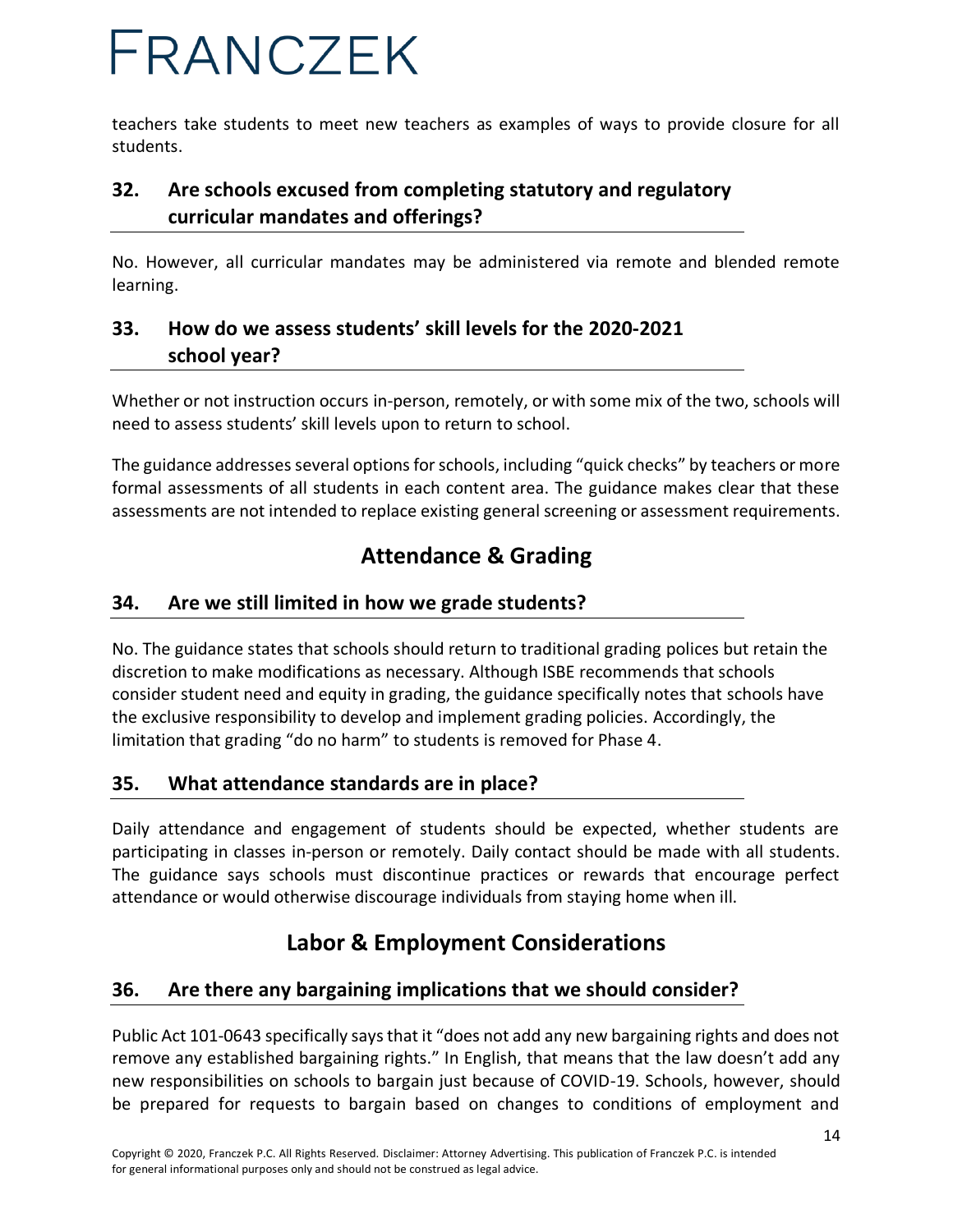mandatory bargaining responsibilities under existing law when making changes for the 2020- 2021 school year. Contact our labor team to discuss our approach to addressing these types of requests.

#### <span id="page-14-0"></span>**37. Where should we focus our professional learning?**

The guidance recommends a number of areas of focus for professional learning, including:

- preparing evidence based instructional methods and materials,
- providing training to attend to students' social-emotional needs,
- providing training on new health and safety protocols,
- identifying the successes and barriers related to remote learning,
- preparing assessments to determine current student skill level,
- sponsoring new teacher mentorship programs,
- using teacher leaders, and
- <span id="page-14-1"></span>• developing a regional and statewide network of instructional leaders.

## **Communication Issues**

### <span id="page-14-2"></span>**38. Should we conduct surveys related to returning to school in 2020-2021?**

According to the guidance, surveys should be distributed to teachers and staff to determine their support needs, address concerns, and guide transition planning. It also recommends developing an intake form or [not for] an intake survey/needs assessment in each student's native language to assess social emotional needs, any changes that have taken place in recent months, and transportation concerns.

## <span id="page-14-3"></span>**39. Are there any new communication responsibilities related to returning to school?**

ISBE recommends a number of communication strategies, but they are not required. ISBE recommends that schools "over-communicate" with parents about returning to school, and we agree that such communication can avoid misunderstandings, ensure all stakeholders know their responsibilities, and, as a result, provide greater protection to students, staff, and the school. Schools should remember that all generally applicable requirements regarding communication with parents with disabilities or language limitations still apply.

ISBE also recommends that schools post signs and messages in highly visible areas that reinforce safety and protective measures. Copies of those materials can be downloaded on the ISBE [website.](https://www.isbe.net/Pages/covid19.aspx)